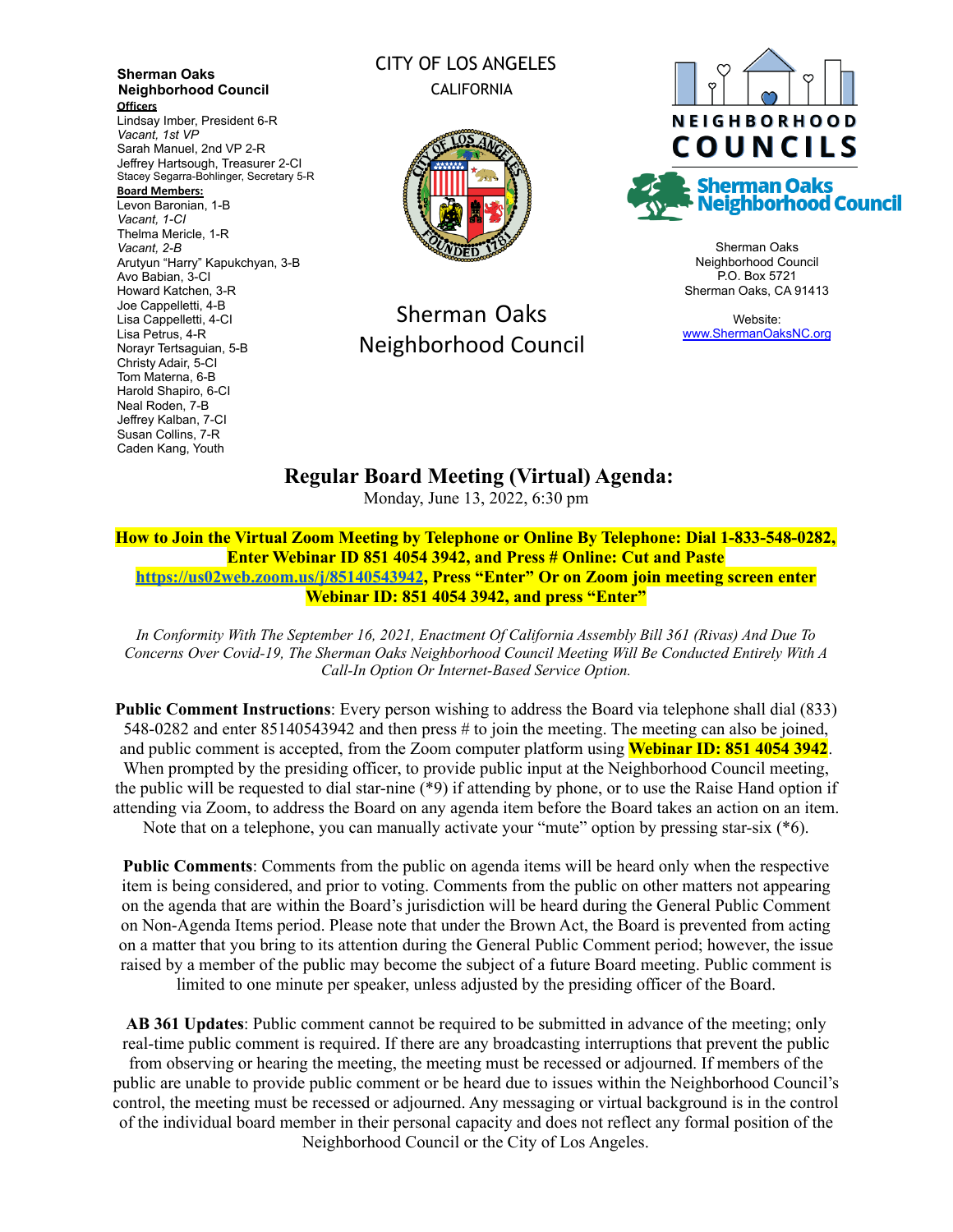Sherman Oaks Neighborhood Council Regular Board Meeting Agenda, Monday, June 13, 2022, 6:30 pm Page 2

*The Neighborhood Council system enables meaningful civic participation for all Angelenos and serves as a voice for improving government responsiveness to local communities and their needs. We are an advisory body to the City of Los Angeles, comprised of stakeholder volunteers who are devoted to the mission of improving our communities.*

**Agenda Note**: All items containing motions, at the time of agenda posting, are listed in **blue, bold text**.

#### **1. Welcome, Call to Order, and Roll Call**

- a. Welcome and Call to Order by the Presiding Officer.
- b. Roll Call by the Secretary and the Establishment of Quorum.

#### **2. Administrative and Board Initiated Motions**

- a. **SONC Board Meeting Minutes, May 9, 2022**. **From Floor**: [Any Board Member] A motion to approve the [minutes of the May 9, 2022](https://www.shermanoaksnc.org/assets/documents/7/meeting62a151d047948.pdf) SONC Board Meeting.
- **3. Comments by Council District Office, LAPD SLOs, Public Officials, and Staff** Public officials and their representatives who wish to provide general updates.

#### **4. President's Report**

- a. Reconfigured SONC Executive Board. Filling the 1st VP vacancy.
	- President appoints / Board approves
	- Executive Committee's role in helping to prepare Board agendas.

Lindsay Imber, President 6-R Vacant, 1st VP<br>Sarah Manuel, 2nd VP 2-R Jeffrey Hartsough, Treasurer 2-CI Stacey Segarra-Bohlinger, Secretary 5-R

- b. Status of SONC Committees.
	- Considerations relative to recording of virtual meetings
	- Committee Chairs are reminded to publish minutes online
- c. End of Fiscal Year (June 30, 2022) / Beginning of new year (July 1, 2022).
- d. June 14-16: [Ventura/Cahuenga Boulevard Corridor Specific](https://files.constantcontact.com/17b75751701/ae925952-8867-4090-8032-e50de52a8079.pdf) Plan meeting ([14th 5:30pm: English](https://planning-lacity-org.zoom.us/j/86729649253), [15th 5:30pm: Spanish](https://planning-lacity-org.zoom.us/j/81976786853), 16th [12:00pm: English](https://planning-lacity-org.zoom.us/j/84020043869)).
- e. [June 16 6pm](https://r20.rs6.net/tn.jsp?f=001mjwXU1btRH13X8mFz5s1YH6EEI916cZyPxcDoPOR2V5mfNYkKcecEdFa8yuZyibAqlMfJhtPYBc2hcr1qAgu3z9wsUOuyeaa7Iah08UDlf_flIBe9yaJdpx9JdLzK9-ZqGnc5zjN__DCjxRH8V6JBrEh9fRn0vGt&c=faKt6YsLTqVhgMXCuARA5iKtl2MuBOeg1PRCwiK6caTz14FKtjbDXQ==&ch=nqgKuAk75RVSq_CuxM8bpKNbBz7j6jR3bP9xHE7EK5zSzisNDhfSlg==): [Metro's Sepulveda Transit Corridor Project](https://www.metro.net/projects/sepulvedacorridor/) meeting.
- f. 2023 SONC Elections.
	- Election Information Worksheet due August 1, 2022.
- g. 2022 **SONC Movies in the Park**. Monthly Saturday Schedule:
	- **June 25** *Encanto*
	- **July 23** *Ghostbusters Afterlife*
	- **August 20** A film to be named later

#### **5. General Public Comment on Non-Agenda Items**

#### **6. Committee Reports**

- a. Education Committee Joe Cappelletti, Chair. **Meets on the 3rd Monday of the Month**: June 20.
- b. Government Affairs Committee Lindsay Imber, Chair. **Meets on the 4th Tuesday of the Month**: June 28.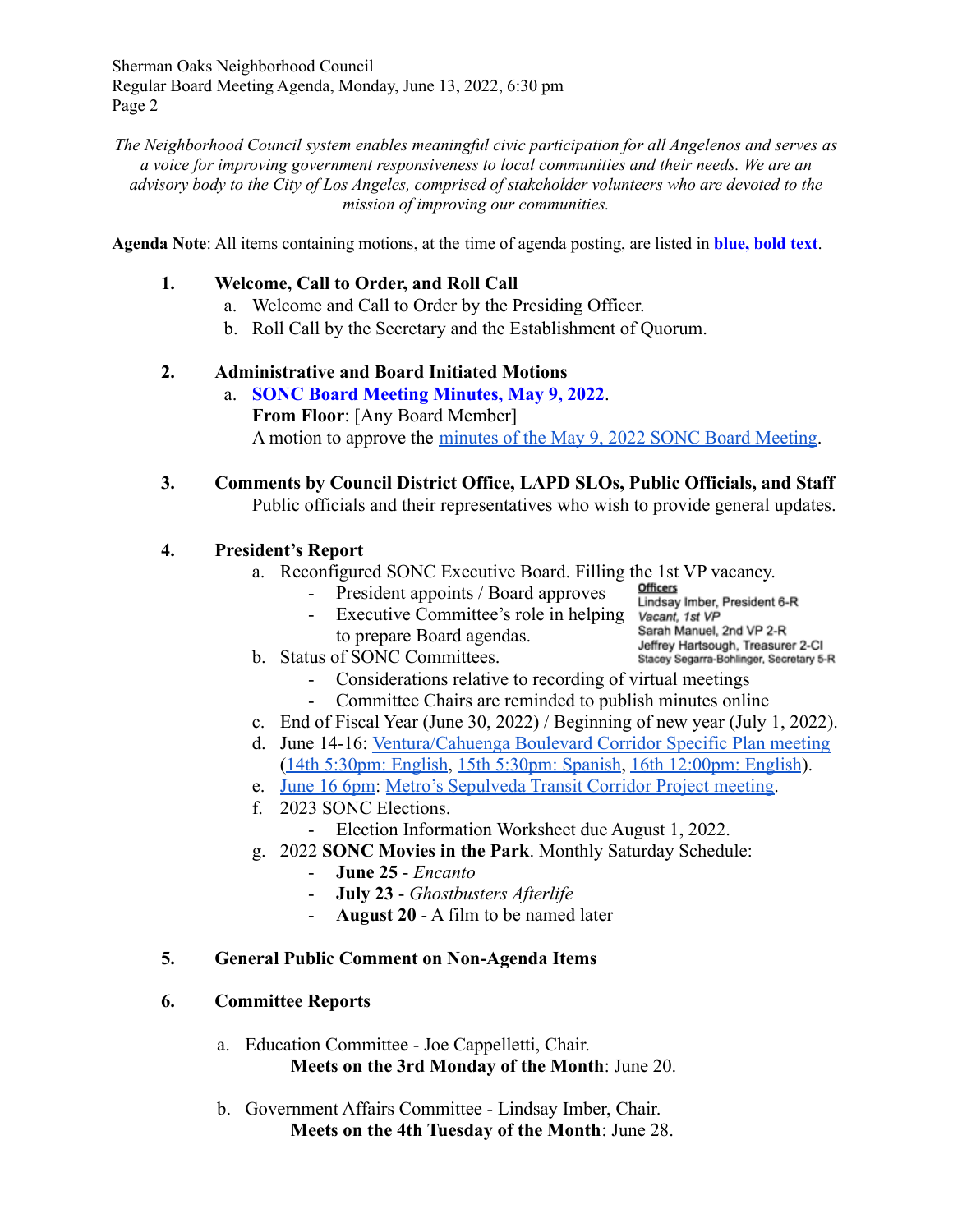Sherman Oaks Neighborhood Council Regular Board Meeting Agenda, Monday, June 13, 2022, 6:30 pm Page 3

- c. Green & Sustainability Committee Avo Babian, Chair. **Meets on the 1st Wednesday of the Month**: TBD.
- d. Human Services Committee Sarah Manuel and Pamela Harris, Co-Chairs. **Meeting Dates**: TBD. Brief presentation and overview of this new SONC Committee [[Link](https://www.shermanoaksnc.org/assets/documents/7/meeting62a151f95c736.pdf)]. (approved by the Executive Committee at its meeting on June 7, 2022)
- e. Outreach Committee Harold Shapiro, Chair. **Meets on the 3rd Tuesday of the Month**: June 21.
- f. Planning & Land Use (PLUM) & Vision Committees Jeff Kalban, Chair. **PLUM Meets on the 3rd Thursday of the Month**: June 16. **Vision Meets on the 1st Thursday of the Month**: July 7.
	- 1) **Presenting the Housing Element**. **From Committee**: Vision. Presentation by *Vision* of Housing Element to the Board and a potential motion to authorize presentation to other City of LA offices/departments.
- g. Public Safety Committee Christy Adair, Chair. **Meets on the 2nd Tuesday of the Month**: June 14.
- h. Traffic & Transportation Committee Avo Babian, Chair. **Meets on the 2nd Wednesday of the Month**: TBD.
- i. Budget Advocates Howard Katchen, SONC Rep & Budget Advocate.
- **7. Finance Committee** Jeffrey Hartsough, Treasurer and Finance Committee Chair. **Meets on the 4th Wednesday of the Month**: June 22.
	- a. Treasurer's Report
	- b. **Monthly Expenditure Report (MER), Period Ending April 30, 2022**. **From Committee**: Finance. To approve the Sherman Oaks Neighborhood Council [Monthly](https://www.shermanoaksnc.org/assets/documents/7/meeting62a152afc4551.pdf)

[Expenditure Report \(MER\) for the period ending April 30, 2022](https://www.shermanoaksnc.org/assets/documents/7/meeting62a152afc4551.pdf).

## c. **Preparation of Fiscal Year 2023 Administrative Package** . **From Committee**: Finance.

To approve SONC's [NC Fiscal Year Admin Packet for](https://www.shermanoaksnc.org/assets/documents/7/meeting62a152d9378ba.pdf) FY 2023.

- **8. Announcements by SONC Board members**
- **9. Adjournment**